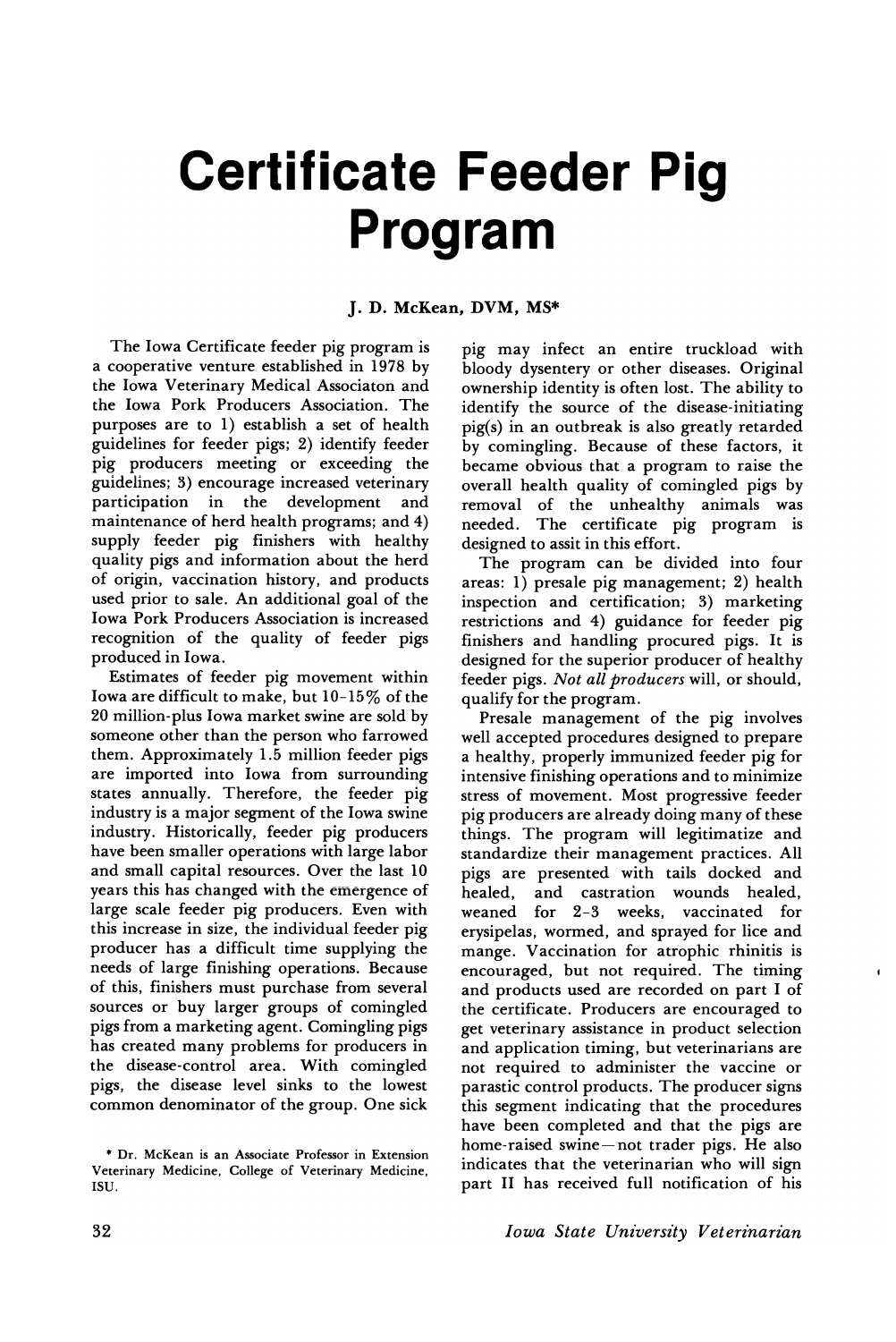heard's health status as best the producer knows it.

Effective health inspections must start at the production premises- not collection point gates. Regular farm visits by a veterinarian enable him to be familiar with the problems on the farm. Under this program, clinical outbreaks of swine dysentery, atrophic rhinitis, or pseudorabies in the last 12 months and TGE in the past 4 months would make herds ineligible. Absence of other diesease conditions which would adsversely affect feedlot performance is implied. Clinical evaluations of pigs must be made by the veterinarian and producer on a case-by-case basis. If the herd meets requirements and has good growthy pigs which will perform well in a feedlot, the attending veterinarian signs part II of the certificate. Formal inspection must be made within 30 days of sale. When groups are obviously going to be sold separately, separate certificates should be made out. Because economically devastating diseases can easily be missed during the routine collection point examination, premovement examinations should greatly increase the ability to identify those herds with above average health status. It also reduces potential embarrassment of both producer and inspecting veterinarian when obviously diseased pigs are submitted to the collection point and must be returned home. If the program is to reach its potential, veterinarians must be very careful in evaluating herd health. Signing certificates for marginal pigs can cause irreparable damage to a program which relies on reputation.

This program is open-ended in terms of individual diseases which could be controlled. The ultimate goal is a parasite-free pig not infected with, but immune to swine dysentery, atrophic rhinitis, mycoplasmal and<br>Hemophilus pneumonia, salmonellosis, Hemophilus pneumonia, pseudorabies, and TGE. As better diagnostic techniques and immunizing agents become available and *practical* for each disease, these procedures should supplement the visual health determinations. Because of the subjective determination (visual appraisal) used to detect swine dysentery and atrophic rhinitis, the total elimination of these diseases solely by breeding herd observation is impractical. However, a sizable reduction in disease carriers submitted for sale can be

anticipated. This increased health, although not guaranteed, should result in improved feedlot performance.

The marketing requirements of this program include all current inter- and intrastate health regulations. In addition, a distinction is made between "certificate" and "gold star" pigs. "Certificate pigs" are those pigs which have met all the certificate requirements and may be sold in the same sales with non-program swine. This represents phase I of the program. It is recognized that these pigs are at risk at the collection point to exposure to disease from nonprogram swine. However, until sufficient numbers can be generated, it is impractical to attempt complete separation from non-program swine. Phase II, or "gold star pigs", is designed to give complete separation from other swine in a collection point. "Gold star pigs" cannot contact non-program swine or their excrement without loss of certification. It is recommended that general clean-up and five days rest at collection points be practiced between "gold star" and non-program sales to reduce disease transmission potential. "Gold star pigs" *must* also be vaccinated for atrophic rhinitis and have a gold ear tag. This tag will supplant the blue regulatory ear tag now used.

The collection points are requested to fill in part III of the certificate and mail to the Iowa Pork Producers Association. Efforts will be made to follow groups of certificate pigs through finishing to determine the added value to the feeder pig finisher.

On the reverse of the buyer's copy of the certificate are 10 steps to start feeder pigs successfully. These steps are minimum management practices needed to get feeder pigs off to a good start. This information is designed to assist the buyer in caring for his new charges.

This program was kicked off on July 1, 1978. Since that time over 3,000 feeder pigs have been sold as certificate pigs. Recorded marketings have been made at Creston, Waukon, Sioux City, and Kalona sale barns. Other collection points have expressed interest, but no certificate pigs have been presented at their market. We believe other certificate pigs may have been marketed, but we have no records of their sales.

*Text zs contz'nued on page 35*

Issue No.1, 1979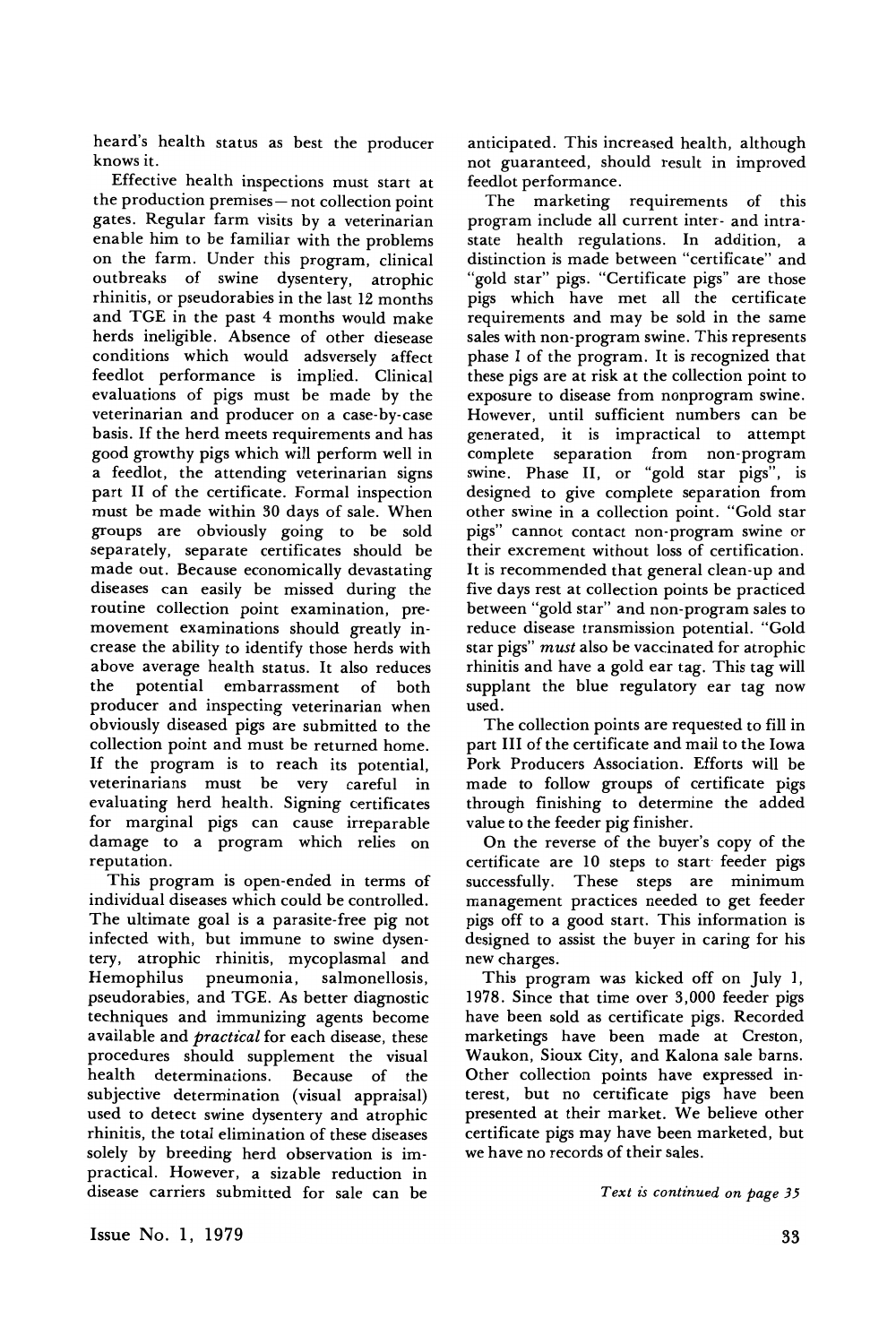## **MARKETING CERTIFICATE FOR FEEDER PIGS**

-Sponsored *by-*

THE IOWA VETERINARY MEDICAL ASSOCIATION

& THE IOWA PORK PRODUCERS

Consignee Address \_ Number of pigs submitted Est. Farrowing Dates \_ Eartag numbers \_ Date Product Used Vaccine Serial No. Erysipelas vacc.  $\overline{a}$ Atrophic Rhinitis vacc. (optional)  $\overline{\phantom{a}}$ **Castration** Weaning Worming External Parasite Control  $=$   $=$ Feed medication (currently used) FEEDER PIG COMMITTEE

I certify that the consigned pigs were farrowed and raised on my farm. The tails are docked and healed, pigs are at least 35 pound average weight and have received the above listed procedures before leaving my farm. The undersigned veterinarian has been made aware of the health status of my herd to the best of my ability.

Owner's signature Date \_

I certify that I have seen the above consigned pigs and they originate from a herd which has not had clinical signs of the following, and are apparently in a healthy condition:

| VALID ONLY FOR 30 DAYS AFTER VETERINARY EXAMINATION |
|-----------------------------------------------------|
|                                                     |
|                                                     |
|                                                     |
| THIS IS NOT A REGULATORY HEALTH CERTIFICATE         |
|                                                     |

THIS COpy FOR BUYER